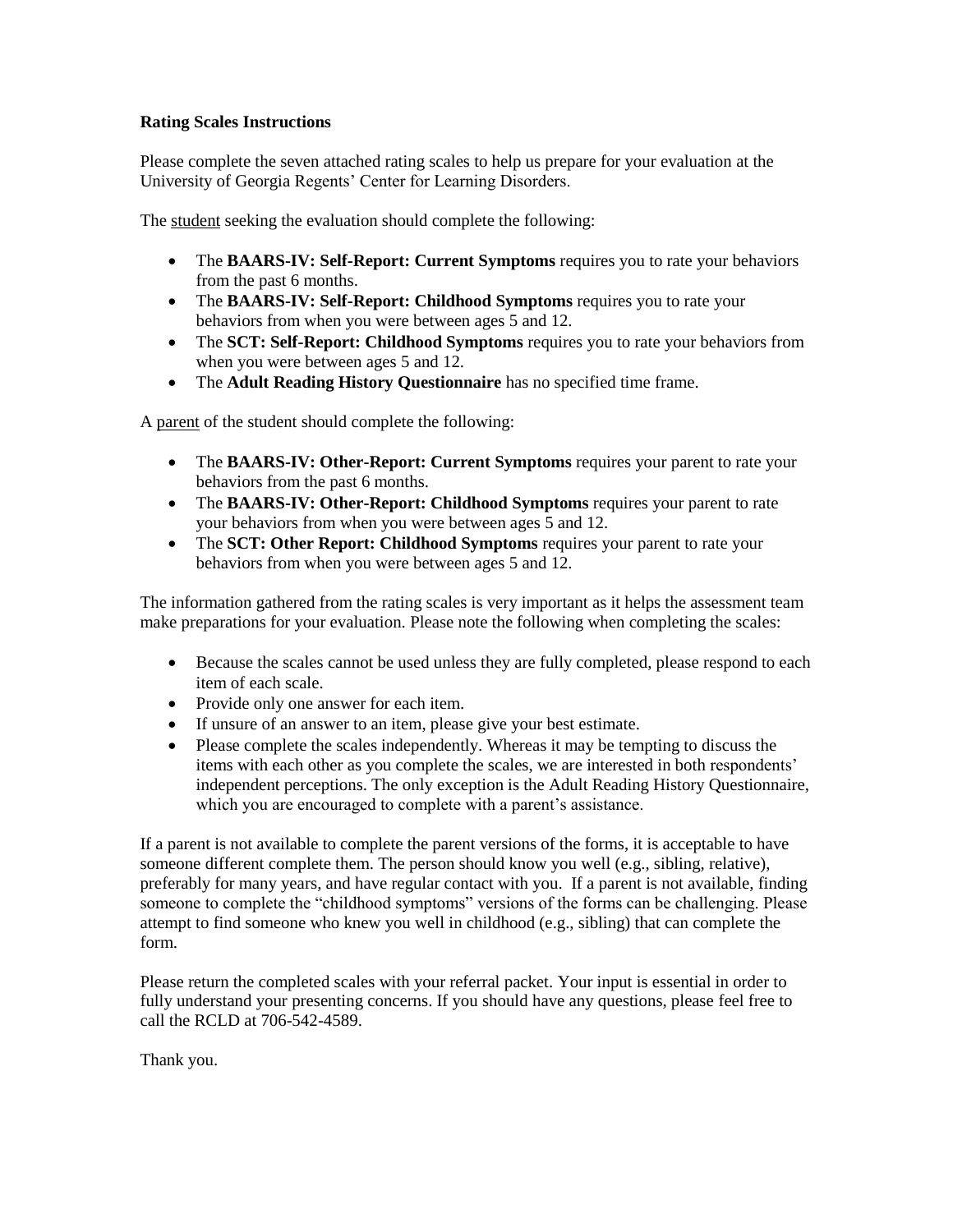# **BAARS-IV: Self-Report: Current Symptoms**

| Name:                         |  | Date: |  |
|-------------------------------|--|-------|--|
| Sex: (circle one) Male Female |  | Age:  |  |

For the first 27 items, please circle the number next to each item below that best describes your behavior **DURING THE PAST 6 MONTHS**. Then answer the remaining three questions. Please ignore the sections marked "Office Use Only."

|                                                                                                                       | Never        | Some-          | Often          | Very           |
|-----------------------------------------------------------------------------------------------------------------------|--------------|----------------|----------------|----------------|
| <b>Section 1 (Inattention)</b>                                                                                        | or rarely    | times          |                | often          |
| Fail to give close attention to details or make careless<br>1.<br>mistakes in my work or other activities             | 1            | 2              | 3              | 4              |
| Difficulty sustaining my attention in tasks or fun activities<br>2.                                                   | $\mathbf{1}$ | $\overline{2}$ | 3              | $\overline{4}$ |
| 3.<br>Don't listen when spoken to directly                                                                            | $\mathbf{1}$ | $\overline{2}$ | 3              | 4              |
| Don't follow through on instructions and fail to finish work<br>4.<br>or chores.                                      | 1            | $\overline{2}$ | 3              | 4              |
| Have difficulty organizing tasks and activities<br>5.                                                                 | 1            | $\overline{2}$ | 3              | 4              |
| Avoid, dislike, or am reluctant to engage in tasks that<br>6.<br>require sustained mental effort                      | 1            | $\overline{2}$ | $\overline{3}$ | $\overline{4}$ |
| Lose things necessary for tasks or activities<br>7.                                                                   | 1            | $\overline{2}$ | $\overline{3}$ | $\overline{4}$ |
| Easily distracted by extraneous stimuli or irrelevant<br>8.<br>thoughts.                                              | $\mathbf{1}$ | $\overline{2}$ | 3              | $\overline{4}$ |
| 9. Forgetful in daily activities                                                                                      | $\mathbf{1}$ | $\overline{2}$ | 3              | $\overline{4}$ |
| Office Use Only (Section 1)<br>Total Score: _________ Symptom Count: _______                                          |              |                |                |                |
|                                                                                                                       | Never        | Some-          | Often          | Very           |
| <b>Section 2 (Hyperactivity)</b>                                                                                      | or rarely    | times          |                | often          |
| 10. Fidget with hands or feet or squirm in seat                                                                       | 1            | $\overline{2}$ | 3              | 4              |
| 11. Leave my seat in classrooms or in other situations in which<br>remaining seated is expected                       | $\mathbf{1}$ | $\overline{2}$ | 3              | 4              |
| 12. Shift around excessively or feel restless or hemmed in                                                            | $\mathbf{1}$ | $\overline{2}$ | 3              | 4              |
| 13. Have difficulty engaging in leisure activities quietly (feel<br>uncomfortable, or am loud or noisy)               | $\mathbf{1}$ | $\overline{2}$ | 3              | 4              |
| 14. I am "on the go" or act as if "driven by a motor" (or I feel<br>like I have to be busy or always doing something) | 1            | $\overline{2}$ | 3              | 4              |
| Office Use Only (Section 2)<br>Total Score: _________ Symptom Count: ______                                           |              |                |                |                |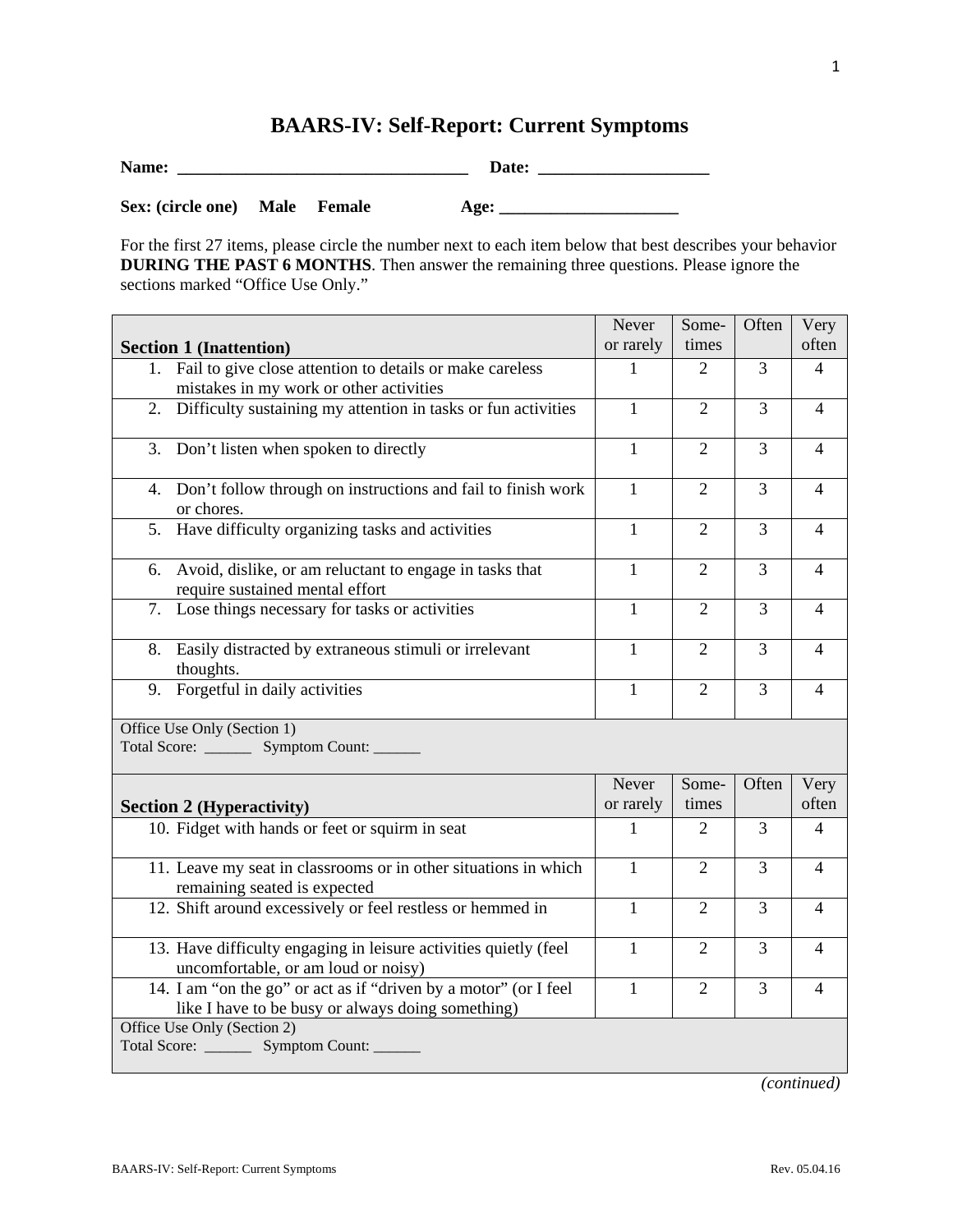| <b>Section 3 (Impulsivity)</b>                                                                                                         | Never<br>or rarely | Some-<br>times | Often          | Very<br>often  |
|----------------------------------------------------------------------------------------------------------------------------------------|--------------------|----------------|----------------|----------------|
| 15. Talk excessively (in social situations)                                                                                            | 1                  | $\overline{2}$ | 3              | $\overline{4}$ |
| 16. Blurt out answers before questions have been completed,<br>complete others' sentences, or jump the gun                             | 1                  | $\overline{2}$ | 3              | 4              |
| 17. Have difficulty awaiting my turn                                                                                                   | $\mathbf{1}$       | $\overline{2}$ | $\overline{3}$ | $\overline{4}$ |
| 18. Interrupt or intrude on others (butt into conversations or<br>activities without permission or take over what others are<br>doing) | $\mathbf{1}$       | $\overline{2}$ | $\overline{3}$ | $\overline{4}$ |
| Office use only (Section 3)<br>Total Score: _________ Symptom Count: _______                                                           |                    |                |                |                |
| <b>Section 4 (Sluggish Cognitive Tempo)</b>                                                                                            | Never<br>or rarely | Some-<br>times | Often          | Very<br>often  |
| 19. Prone to daydreaming when I should have been<br>concentrating on something or working                                              | 1                  | 2              | 3              | $\overline{4}$ |
| 20. Have trouble staying alert or awake in boring situations                                                                           | $\mathbf{1}$       | $\overline{2}$ | 3              | $\overline{4}$ |
| 21. Easily confused                                                                                                                    | $\mathbf{1}$       | $\overline{2}$ | 3              | $\overline{4}$ |
| 22. Easily bored                                                                                                                       | 1                  | 2              | 3              | $\overline{4}$ |
| 23. Spacey or "in a fog"                                                                                                               | 1                  | $\overline{2}$ | 3              | $\overline{4}$ |
| 24. Lethargic, more tired than others                                                                                                  | 1                  | $\overline{2}$ | 3              | 4              |
| 25. Underactive or have less energy than others                                                                                        | $\mathbf{1}$       | $\overline{2}$ | 3              | $\overline{4}$ |
| 26. Slow moving                                                                                                                        | $\mathbf{1}$       | $\overline{2}$ | 3              | $\overline{4}$ |
| 27. I don't seem to process information as quickly or as<br>accurately as others.                                                      | 1                  | $\overline{2}$ | 3              | 4              |
| Office use only (Section 4)<br>Total Score: _________ Symptom Count: _______                                                           |                    |                |                |                |
| <b>Total Scores for Entire Scale:</b>                                                                                                  |                    |                |                |                |
| Sum of Sections Raw Scores 1 – 3 Total ADHD Score _______________________________                                                      |                    |                |                |                |
| Section 1 Symptom Count                                                                                                                |                    |                |                |                |
| Sum of Sections 2 and 3 Symptom Counts _________                                                                                       |                    |                |                |                |
| Total ADHD Symptom Count $\frac{S}{S}$ (Sum of $1 - 3$ )                                                                               |                    |                |                |                |
| SCT Symptom Count                                                                                                                      |                    |                |                |                |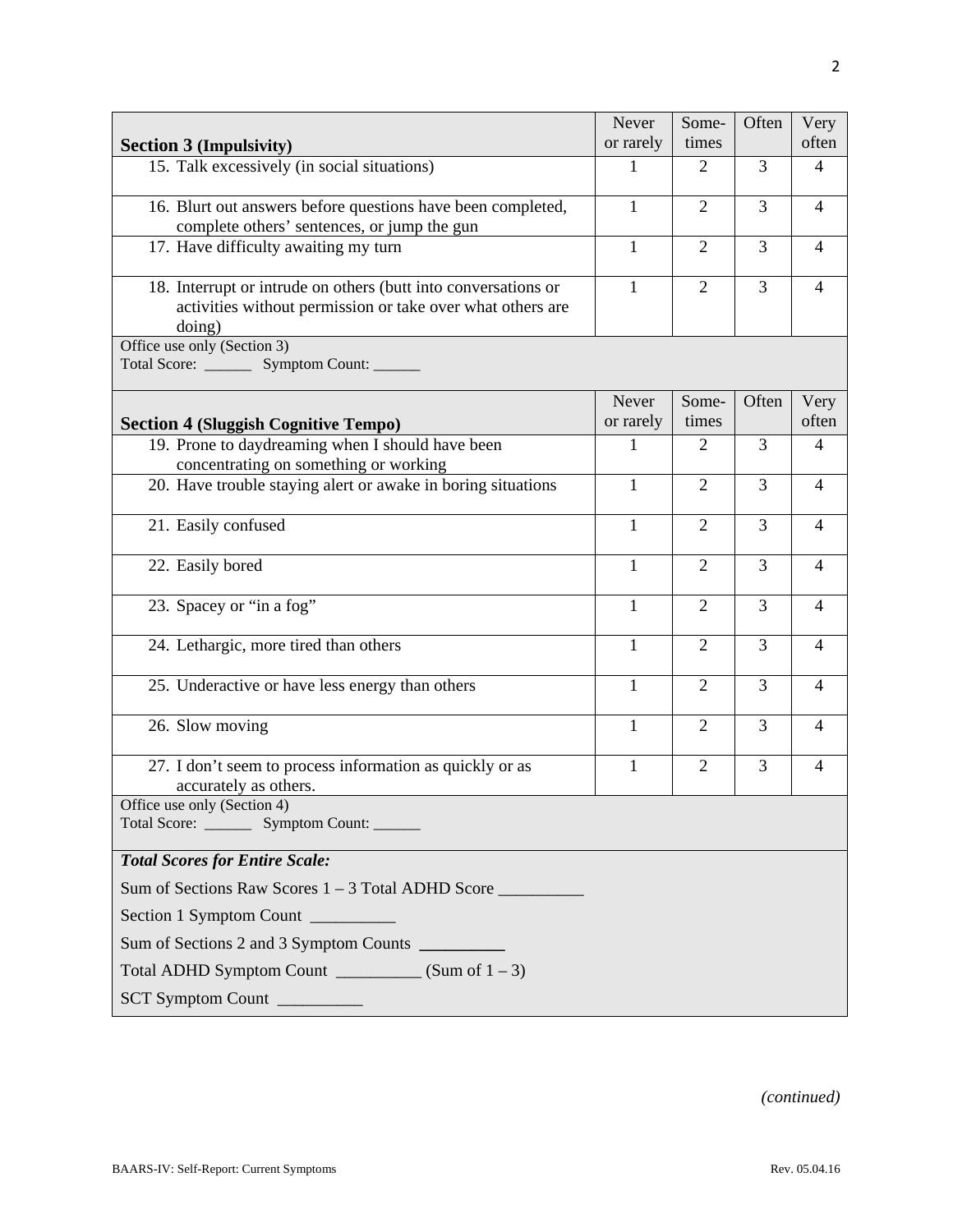| <b>Section 5</b> |                                                                                                                                                                           |
|------------------|---------------------------------------------------------------------------------------------------------------------------------------------------------------------------|
|                  | 28. Did you experience <i>any</i> of these 27 symptoms at least "Often" or more frequently (Did you<br>Yes (Circle one)<br>circle a 3 or a 4 above)?<br>N <sub>0</sub>    |
|                  | 29. If so, how old were you when these symptoms began? (Fill in the blank)                                                                                                |
|                  |                                                                                                                                                                           |
|                  | 30. If so, in which of these settings did those symptoms impair your functioning? Place a check<br><i>mark</i> $(\checkmark)$ next to all of the areas that apply to you. |
|                  | School<br>Home<br>Work<br>Social Relationships                                                                                                                            |
|                  |                                                                                                                                                                           |
|                  |                                                                                                                                                                           |
|                  |                                                                                                                                                                           |
|                  |                                                                                                                                                                           |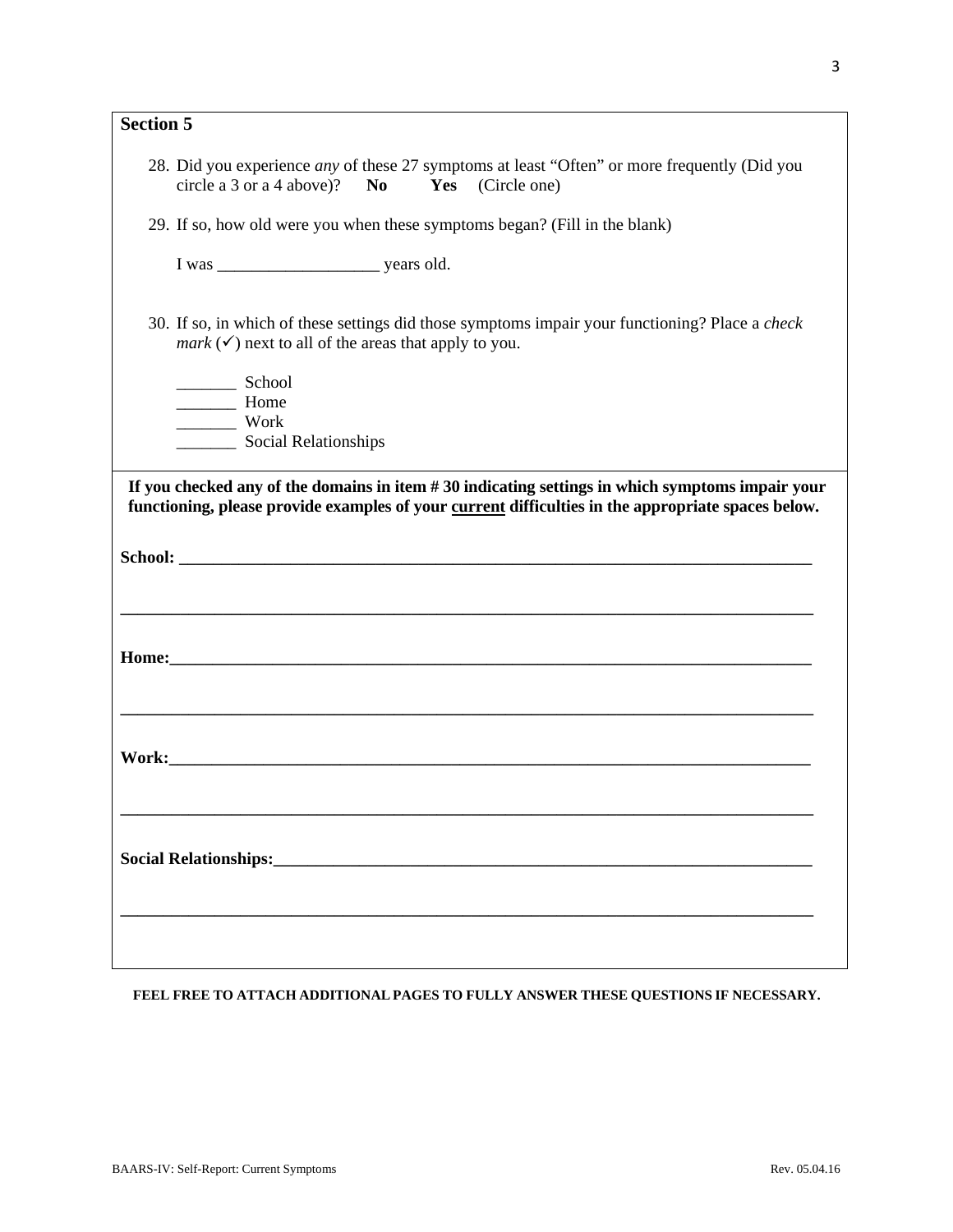# **BAARS-IV: Self-Report: Childhood Symptoms**

| Name:             |      |        | Date: |
|-------------------|------|--------|-------|
| Sex: (circle one) | Male | Female | Age:  |

For the first 18 items, please circle the number next to each item below that best describes your behavior when you were a child **BETWEEN 5 AND 12 YEARS OF AGE**. Then answer the remaining two questions. Please ignore the sections marked "Office Use Only."

|                                                                                                                      | Never              | Some-          | Often | Very           |
|----------------------------------------------------------------------------------------------------------------------|--------------------|----------------|-------|----------------|
| <b>Section 1 (Inattention)</b>                                                                                       | or rarely          | times          |       | often          |
| Failed to give close attention to details or made careless<br>$1_{\cdot}$<br>mistakes in my work or other activities | 1                  | 2              | 3     | 4              |
| Had difficulty sustaining my attention in tasks or fun<br>2.<br>activities                                           | $\mathbf{1}$       | 2              | 3     | 4              |
| 3. Didn't listen when spoken to directly                                                                             | $\mathbf{1}$       | $\overline{2}$ | 3     | $\overline{4}$ |
| 4. Didn't follow through on instructions and failed to finish<br>work or chores.                                     | $\mathbf{1}$       | 2              | 3     | 4              |
| 5. Had difficulty organizing tasks and activities                                                                    | 1                  | $\overline{2}$ | 3     | $\overline{4}$ |
| 6. Avoided, disliked, or was reluctant to engage in tasks that<br>required sustained mental effort                   | $\mathbf{1}$       | $\overline{2}$ | 3     | $\overline{4}$ |
| 7. Lost things necessary for tasks or activities                                                                     | 1                  | $\overline{2}$ | 3     | 4              |
| 8. Was easily distracted by extraneous stimuli or irrelevant<br>thoughts.                                            | $\mathbf{1}$       | $\overline{2}$ | 3     | $\overline{4}$ |
| 9. Was forgetful in daily activities                                                                                 | $\mathbf{1}$       | $\overline{2}$ | 3     | $\overline{4}$ |
| Office Use Only (Section 1)<br>Total Score: _________ Symptom Count: ______                                          |                    |                |       |                |
| <b>Section 2 (Hyperactivity-Impulsivity)</b>                                                                         | Never<br>or rarely | Some-<br>times | Often | Very<br>often  |
| 10. Fidgeted with hands or feet or squirmed in seat                                                                  | 1                  | $\overline{2}$ | 3     | $\overline{4}$ |
| 11. Left my seat in classrooms or in other situations in which<br>remaining seated was expected                      | $\mathbf{1}$       | $\overline{2}$ | 3     | 4              |
| 12. Shifted around excessively or felt restless or hemmed in                                                         | $\mathbf{1}$       | 2              | 3     | 4              |
| 13. Had difficulty engaging in leisure activities quietly (felt<br>uncomfortable, or was loud or noisy)              | $\mathbf{1}$       | $\overline{2}$ | 3     | $\overline{4}$ |
| 14. Was "on the go" or acted as if "driven by a motor"                                                               | $\mathbf{1}$       | $\overline{2}$ | 3     | $\overline{4}$ |
| 15. Talked excessively                                                                                               | $\mathbf{1}$       | $\overline{2}$ | 3     | $\overline{4}$ |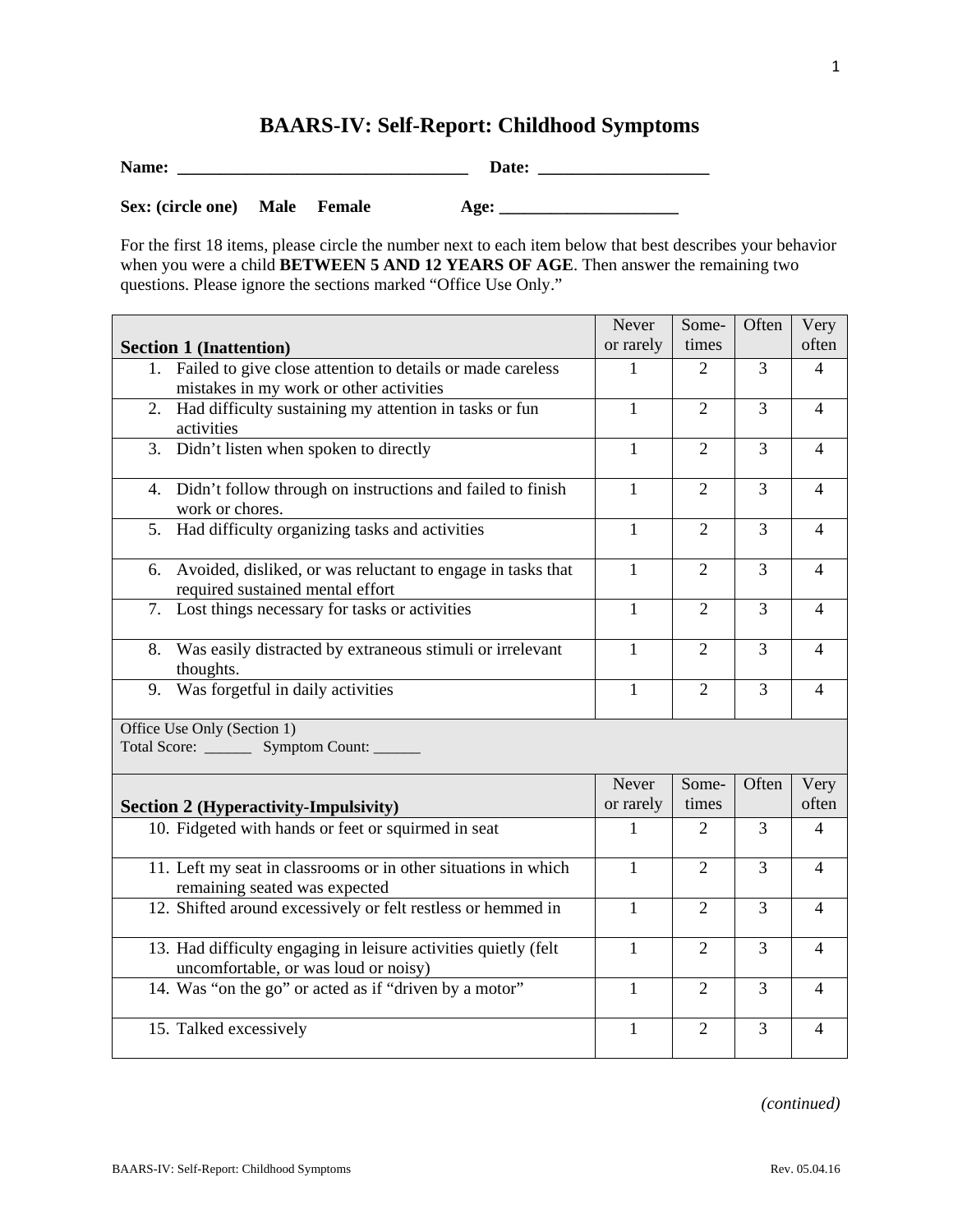| 16. Blurted out answers before questions had been completed,<br>completed others' sentences, or jumped the gun                                                                                                                                                                     | $\mathbf{1}$ | $\overline{2}$ | 3 | 4 |
|------------------------------------------------------------------------------------------------------------------------------------------------------------------------------------------------------------------------------------------------------------------------------------|--------------|----------------|---|---|
| 17. Had difficulty awaiting my turn                                                                                                                                                                                                                                                | $\mathbf{1}$ | $\overline{2}$ | 3 | 4 |
| 18. Interrupted or intruded on others (butted into conversations<br>or activities without permission or took over what others<br>were doing)                                                                                                                                       | $\mathbf{1}$ | $\overline{2}$ | 3 | 4 |
| Office Use Only (Section 2)                                                                                                                                                                                                                                                        |              |                |   |   |
| Total Score Symptom Count                                                                                                                                                                                                                                                          |              |                |   |   |
| Sum of Sections $1 - 2$ for Total Scores                                                                                                                                                                                                                                           |              |                |   |   |
|                                                                                                                                                                                                                                                                                    |              |                |   |   |
| <b>Section 3</b>                                                                                                                                                                                                                                                                   |              |                |   |   |
| circle a 3 or a 4 above)? No<br>Yes (Circle one)<br>20. If so, in which of these settings did those symptoms impair your functioning? Place a check<br><i>mark</i> $(\checkmark)$ next to all of the areas that apply to you.<br>School<br>Home<br>__________ Social Relationships |              |                |   |   |
| your functioning, please provide examples of those childhood difficulties in the appropriate spaces<br>below.                                                                                                                                                                      |              |                |   |   |
| Home:                                                                                                                                                                                                                                                                              |              |                |   |   |
|                                                                                                                                                                                                                                                                                    |              |                |   |   |
|                                                                                                                                                                                                                                                                                    |              |                |   |   |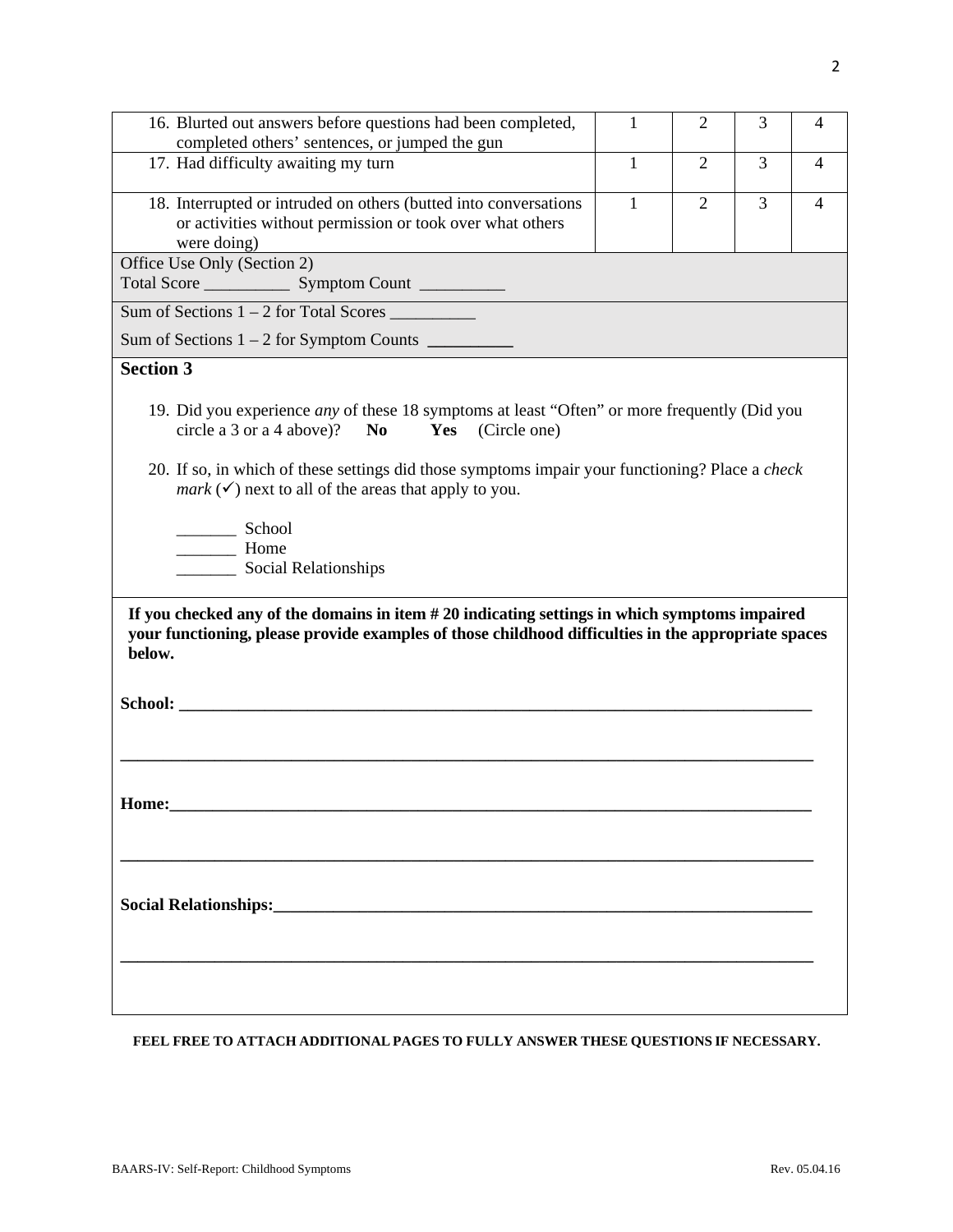# **SCT: Self-Report: Childhood Symptoms**

| Name:             |             |        | Date: |  |
|-------------------|-------------|--------|-------|--|
| Sex: (circle one) | <b>Male</b> | Female | Age:  |  |

For the first 9 items, please circle the number next to each item below that best describes your behavior when you were a child **BETWEEN 5 AND 12 YEARS OF AGE**. Then answer the remaining two questions. Please ignore the sections marked "Office Use Only."

|                                                                                                                                                                           | Never        | Some-          | Often          | Very           |
|---------------------------------------------------------------------------------------------------------------------------------------------------------------------------|--------------|----------------|----------------|----------------|
| <b>Section 1 (Sluggish Cognitive Tempo)</b>                                                                                                                               | or rarely    | times          |                | often          |
| 1. Prone to daydreaming when I should have been                                                                                                                           | 1            | 2              | 3              | $\overline{4}$ |
| concentrating on something or working                                                                                                                                     |              |                |                |                |
| Had trouble staying alert or awake in boring situations<br>2.                                                                                                             | $\mathbf{1}$ | $\overline{2}$ | 3              | $\overline{4}$ |
| Easily confused<br>3.                                                                                                                                                     | $\mathbf{1}$ | $\overline{2}$ | 3              | $\overline{4}$ |
| 4. Easily bored                                                                                                                                                           | $\mathbf{1}$ | $\overline{2}$ | 3              | $\overline{4}$ |
| 5. Spacey or "in a fog"                                                                                                                                                   | $\mathbf{1}$ | $\overline{2}$ | $\overline{3}$ | $\overline{4}$ |
| Lethargic, more tired than others<br>6.                                                                                                                                   | $\mathbf{1}$ | $\overline{2}$ | 3              | $\overline{4}$ |
| 7.<br>Underactive or had less energy than others                                                                                                                          | $\mathbf{1}$ | $\overline{2}$ | 3              | $\overline{4}$ |
| 8.<br>Slow moving                                                                                                                                                         | $\mathbf{1}$ | $\overline{2}$ | 3              | $\overline{4}$ |
| I didn't seem to process information as quickly or as<br>9.<br>accurately as others.                                                                                      | $\mathbf{1}$ | $\overline{2}$ | 3              | $\overline{4}$ |
| Office use only                                                                                                                                                           |              |                |                |                |
| Total Score: _________ Symptom Count: _______                                                                                                                             |              |                |                |                |
| <b>Section 2</b>                                                                                                                                                          |              |                |                |                |
| 10. Did you experience <i>any</i> of these 9 symptoms at least "Often" or more frequently (Did you circle<br>a 3 or a 4 above)?<br>N <sub>0</sub><br>Yes<br>(Circle one)  |              |                |                |                |
| 11. If so, in which of these settings did those symptoms impair your functioning? Place a check<br><i>mark</i> $(\checkmark)$ next to all of the areas that apply to you. |              |                |                |                |
| School<br>Home<br>Social Relationships                                                                                                                                    |              |                |                |                |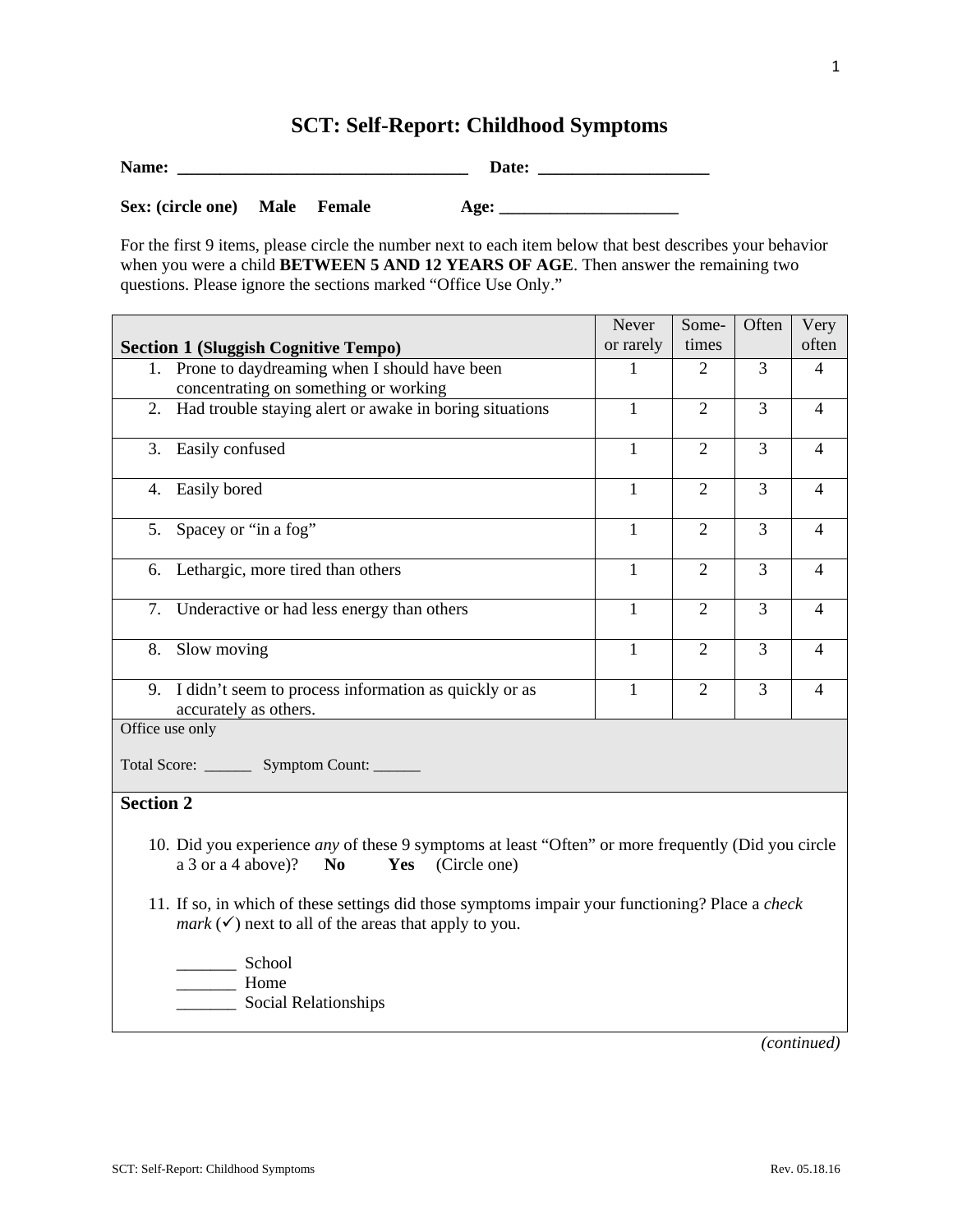| If you checked any of the domains in item $# 11$ indicating settings in which symptoms impaired<br>your functioning, please provide examples of those childhood difficulties in the spaces below. |
|---------------------------------------------------------------------------------------------------------------------------------------------------------------------------------------------------|
|                                                                                                                                                                                                   |
|                                                                                                                                                                                                   |
|                                                                                                                                                                                                   |
|                                                                                                                                                                                                   |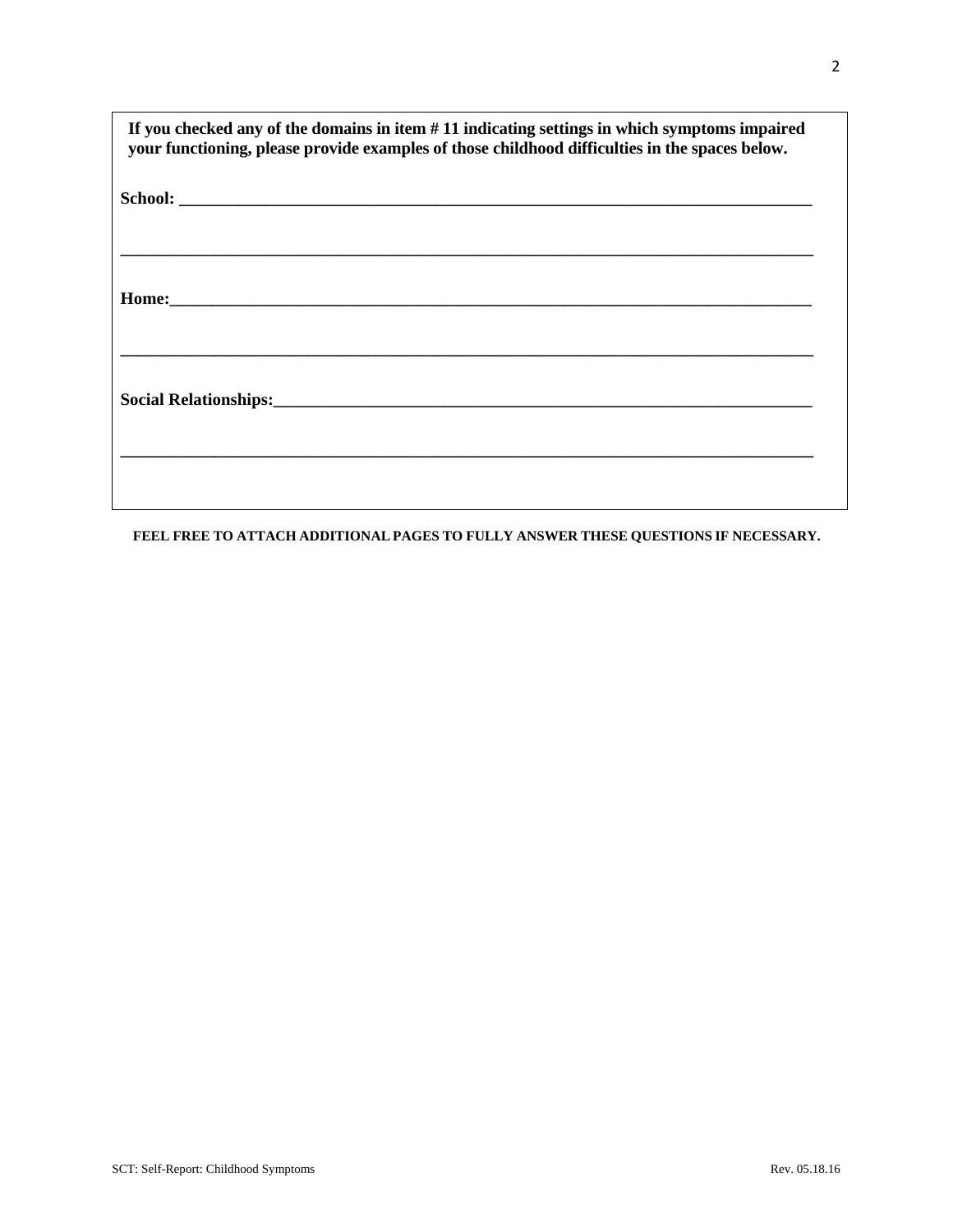#### **Adult Reading History Questionnaire**

Name:

*Please Note:* You are encouraged to work with a parent when completing this questionnaire.

Please *circle* the number of the response that most nearly describes your attitude or experience for each of the following questions or statements. **Please respond to each item**. It is okay to estimate and to give your best guess.

1. Which of the following most nearly describes your attitude toward school when you were a child:

| Loved school;<br>Favorite activity |         |                                                                                           |                                    | Hated school; Tried<br>to get out of going  |  |
|------------------------------------|---------|-------------------------------------------------------------------------------------------|------------------------------------|---------------------------------------------|--|
| $\overline{0}$                     | 1       | $\overline{2}$                                                                            | 3                                  | 4                                           |  |
|                                    |         | 2. How much difficulty did you have learning to read in elementary school?                |                                    |                                             |  |
| None                               |         |                                                                                           |                                    | A great deal                                |  |
| $\overline{0}$                     | 1       | $\overline{2}$                                                                            | 3                                  | 4                                           |  |
|                                    |         | 3. How much extra help did you need when learning to read in elementary school?           |                                    |                                             |  |
| Help from:<br>No help              | Friends | Teachers/Parents                                                                          | Tutors or special<br>class: 1 Year | Tutors or special class:<br>2 or more years |  |
| $\overline{0}$                     | 1       | $\overline{2}$                                                                            | 3                                  | 4                                           |  |
|                                    |         | 4. Did you ever reverse the order of letters or numbers when you were a child?            |                                    |                                             |  |
| N <sub>o</sub>                     |         |                                                                                           |                                    | A great deal                                |  |
| $\theta$                           | 1       | $\overline{2}$                                                                            | 3                                  | 4                                           |  |
|                                    |         | 5. Did you have difficulty learning letter and/or color names when you were a child?      |                                    |                                             |  |
| N <sub>o</sub>                     |         |                                                                                           |                                    | A great deal                                |  |
| $\overline{0}$                     | 1       | $\overline{2}$                                                                            | 3                                  | 4                                           |  |
|                                    |         | 6. How would you compare your reading skill to that of others in your elementary classes? |                                    |                                             |  |
| Above average                      |         | Average                                                                                   |                                    | Below average                               |  |
| $\boldsymbol{0}$                   | 1       | $\overline{2}$                                                                            | 3                                  | 4                                           |  |

### **CONTINUED ON BACK SIDE (TURN OVER)**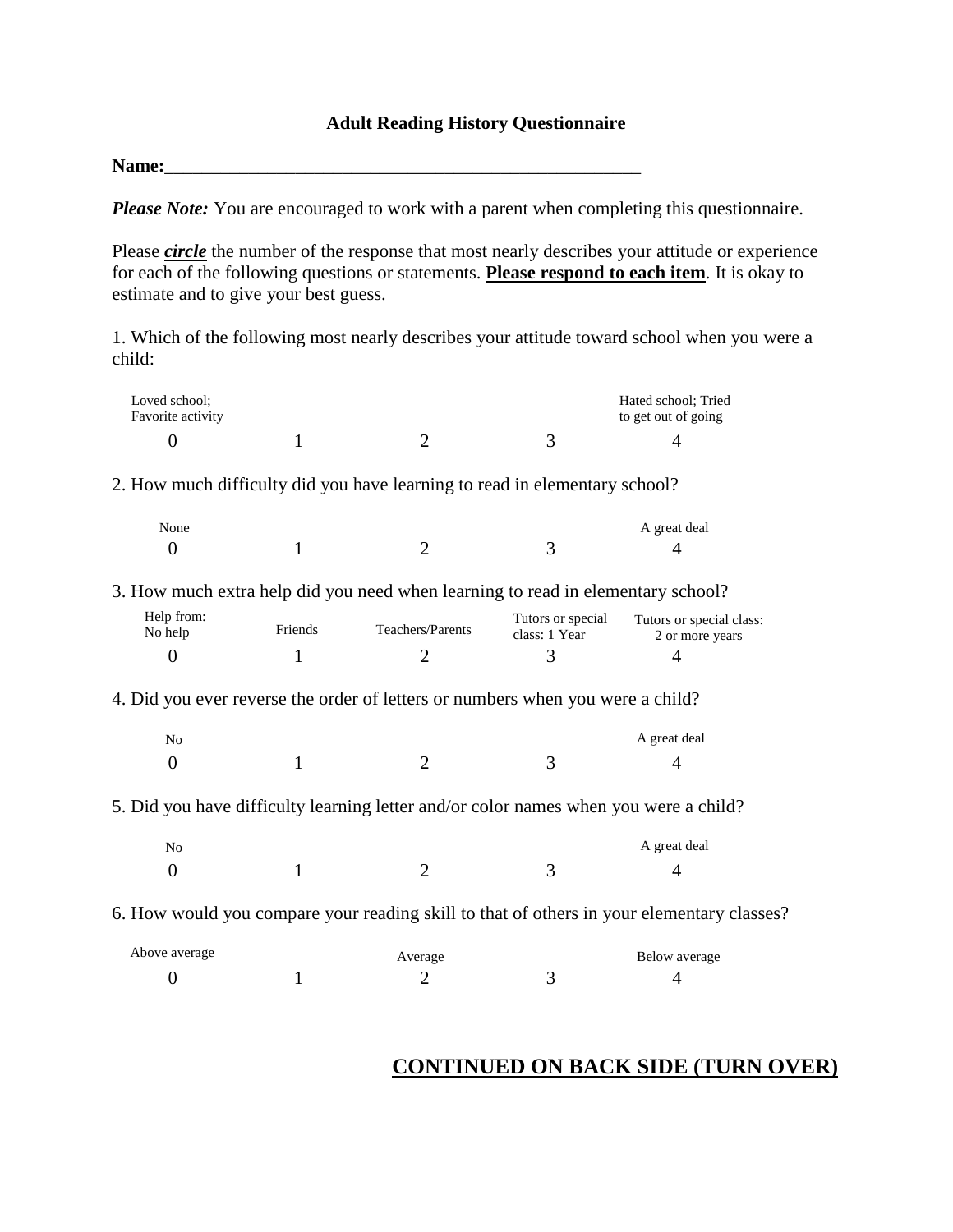| Not at all                                       | Less than most | About the same                                                               | More than most | Much more than most                                                                           |  |
|--------------------------------------------------|----------------|------------------------------------------------------------------------------|----------------|-----------------------------------------------------------------------------------------------|--|
| $\overline{0}$                                   | 1              | $\overline{2}$                                                               | 3              | 4                                                                                             |  |
|                                                  |                | 8. Did you experience difficulty in high school or college English classes?  |                |                                                                                               |  |
| No; Enjoyed                                      |                |                                                                              |                | A great deal;                                                                                 |  |
| and did well                                     |                | Some                                                                         |                | Did poorly                                                                                    |  |
| $\overline{0}$                                   | 1              | $\overline{2}$                                                               | 3              | 4                                                                                             |  |
| 9. What is your current attitude toward reading? |                |                                                                              |                |                                                                                               |  |
| Very positive                                    |                |                                                                              |                | Very negative                                                                                 |  |
| 0                                                | 1              | $\overline{2}$                                                               | 3              | 4                                                                                             |  |
| 10. How much reading do you do for pleasure?     |                |                                                                              |                |                                                                                               |  |
| A great deal                                     |                | Some                                                                         |                | None                                                                                          |  |
| $\overline{0}$                                   | 1              | $\overline{2}$                                                               | 3              | 4                                                                                             |  |
| education?                                       |                |                                                                              |                | 11. How would you compare your current reading speed to that of others the same age and       |  |
| Above average                                    |                | Average                                                                      |                | Below average                                                                                 |  |
| $\boldsymbol{0}$                                 | 1              | $\overline{2}$                                                               | 3              | 4                                                                                             |  |
| much did you read when you were working?)        |                |                                                                              |                | 12. How much reading do you do in conjunction with your work? (If retired or not working, how |  |
| A great deal                                     |                | Some                                                                         |                | None                                                                                          |  |
| $\overline{0}$                                   | $\mathbf{1}$   | $\overline{2}$                                                               | 3              | 4                                                                                             |  |
|                                                  |                | 13. How much difficulty did you have learning to spell in elementary school? |                |                                                                                               |  |
| None                                             |                | Some                                                                         |                | A great deal                                                                                  |  |
| $\overline{0}$                                   | 1              | $\overline{2}$                                                               | 3              | $\overline{4}$                                                                                |  |
| education?                                       |                |                                                                              |                | 14. How would you compare your current spelling to that of others of the same age and         |  |
| Above average                                    |                | Average                                                                      |                | Below average                                                                                 |  |
| $\boldsymbol{0}$                                 | 1              | $\overline{2}$                                                               | 3              | $\overline{4}$                                                                                |  |

7. All students struggle from time to time in school. In comparison to others in your classes, how much did you struggle to complete your work?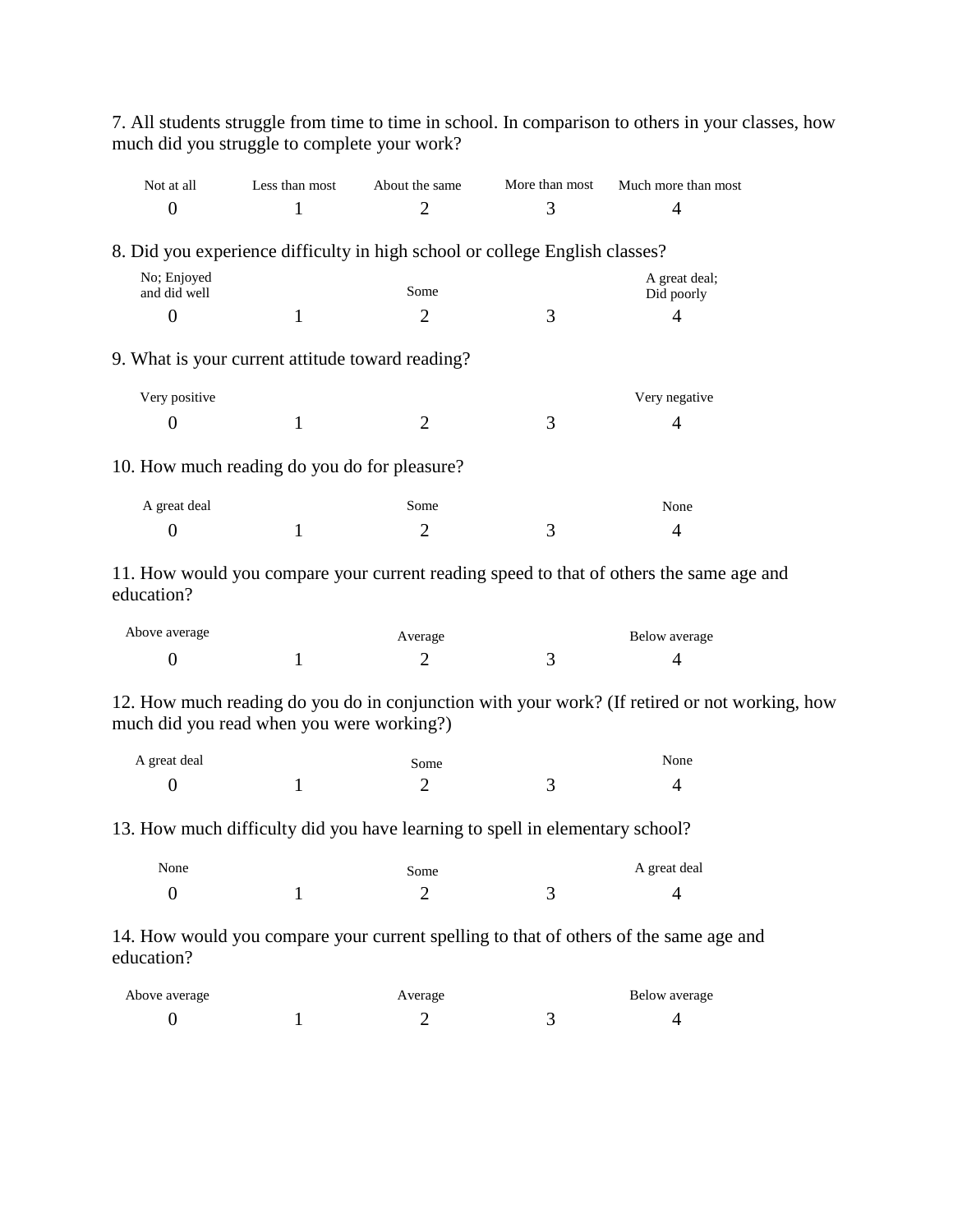| No<br>$\overline{0}$ | Talked about it,<br>but didn't do it<br>$\mathbf{1}$ | Repeated one<br>grade<br>$\overline{2}$ | Repeated two<br>grades<br>3                                                                                                                                                                             | Dropped out<br>$\overline{4}$ |  |
|----------------------|------------------------------------------------------|-----------------------------------------|---------------------------------------------------------------------------------------------------------------------------------------------------------------------------------------------------------|-------------------------------|--|
|                      |                                                      |                                         | 16. Do you ever have difficulty remembering people's names or names of places?                                                                                                                          |                               |  |
| $\rm No$             |                                                      |                                         |                                                                                                                                                                                                         | A great deal                  |  |
| $\overline{0}$       | 1                                                    | $\overline{2}$                          | 3                                                                                                                                                                                                       | 4                             |  |
|                      |                                                      |                                         | 17. Do you have difficulty remembering addresses, phone numbers, or dates?                                                                                                                              |                               |  |
| $\rm No$             |                                                      |                                         |                                                                                                                                                                                                         | A great deal                  |  |
| $\overline{0}$       | $\mathbf{1}$                                         | $\overline{2}$                          | 3                                                                                                                                                                                                       | $\overline{4}$                |  |
|                      |                                                      |                                         | 18. Do you have difficulty remembering complex verbal instructions?                                                                                                                                     |                               |  |
| $\rm No$             |                                                      |                                         |                                                                                                                                                                                                         | A great deal                  |  |
| $\boldsymbol{0}$     | $\mathbf{1}$                                         | $\overline{2}$                          | 3                                                                                                                                                                                                       | $\overline{4}$                |  |
|                      |                                                      |                                         | 19. Do you currently reverse the order of letters or numbers when you read or write?                                                                                                                    |                               |  |
| No                   |                                                      |                                         |                                                                                                                                                                                                         | A great deal                  |  |
| $\overline{0}$       | $\mathbf{1}$                                         | $\overline{2}$                          | 3                                                                                                                                                                                                       | $\overline{4}$                |  |
| recorded here).      |                                                      |                                         | 20. How many books do you read for pleasure each year? (Note: audiobooks that are listened to<br>should <b>not</b> be recorded here; books read via an electronic device [e.g., Kindle, iPad] should be |                               |  |
| More than 10         | $6 - 10$                                             | $2 - 5$                                 | $1 - 2$                                                                                                                                                                                                 | None                          |  |

15. Did your parents ever consider having you repeat any grades in school due to academic failure (not illness)?

21. How many magazines do you read for pleasure each month? (Note: magazines read on the Internet should be recorded here).

| 5 or more | 3-4 regularly | 1-2 regularly | 1-2 irregularly | None |
|-----------|---------------|---------------|-----------------|------|
|           |               |               |                 |      |

0 1 2 3 4

### **CONTINUED ON BACK SIDE (TURN OVER)**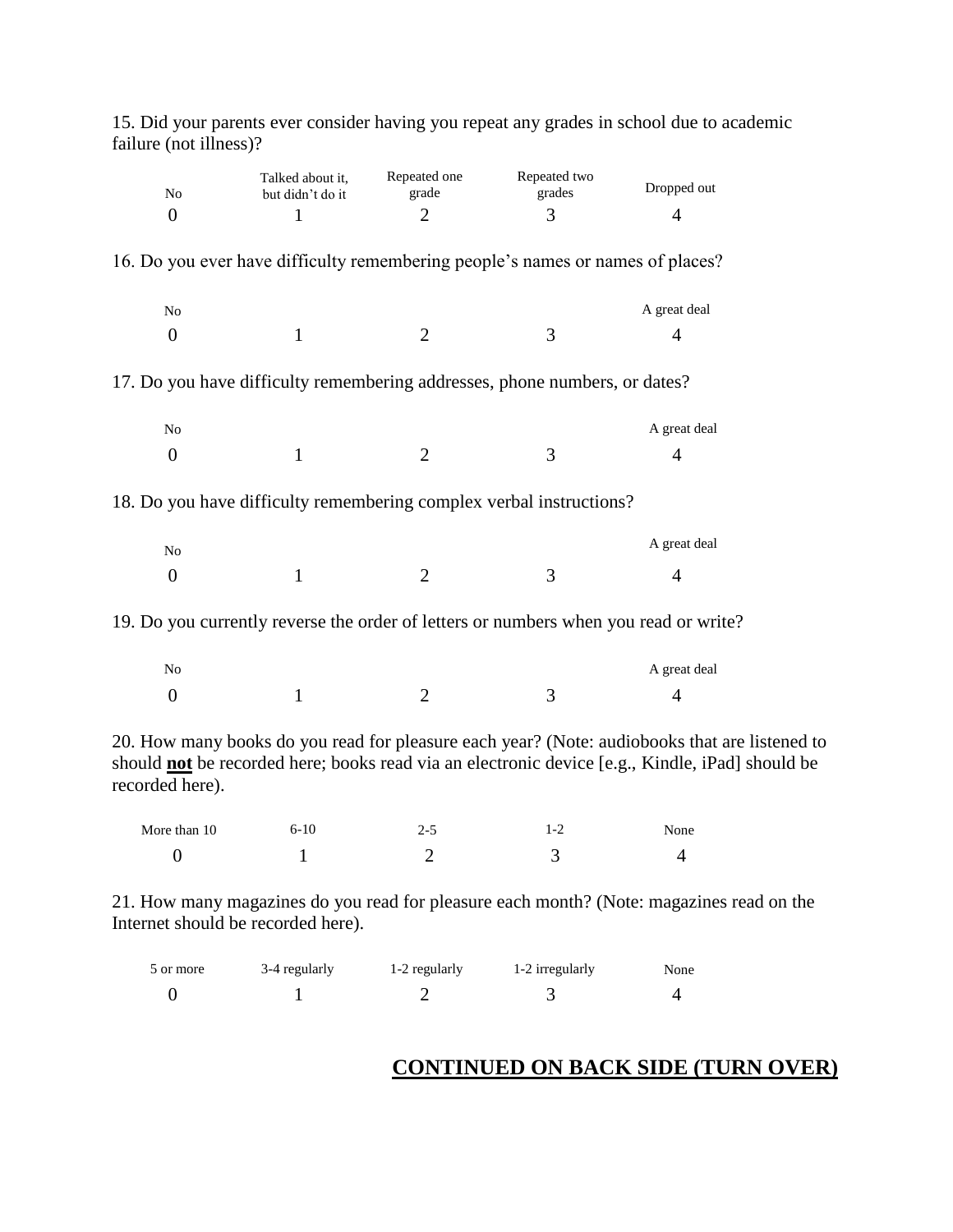22. Do you read daily (Monday-Friday) newspapers? (Note: newspapers read on the Internet should be recorded here).

| Every day | Once a week | Once in a while | Rarely | Never |
|-----------|-------------|-----------------|--------|-------|
|           |             |                 |        |       |

23. Do you read a newspaper on Sunday? (Note: newspapers read on the Internet should be recorded here).

| Completely;<br>Every Sunday | Scan each<br>week | Once in<br>a while | Rarely | Never |
|-----------------------------|-------------------|--------------------|--------|-------|
|                             |                   |                    |        |       |

24. Do you use audiobooks? (circle one)

Yes No

25. How many audiobooks do you listen to for pleasure each year?

| More than 10 | $6-10$ | 2-5 | $\mathbf{I} - \mathbf{A}$ | None |
|--------------|--------|-----|---------------------------|------|
|              |        |     |                           |      |

26. When reading for school, do you use assistive technology (e.g., screen reader, digital text files)? (circle one)

Yes No

27. When reading for pleasure, do you use assistive technology (e.g., screen reader, digital text files)? (circle one)

Yes No

28. Do you have a membership with Recordings for the Blind and Dyslexic? (circle one)

Yes No

29. Did a parent help you fill out this questionnaire? (circle one)

Yes No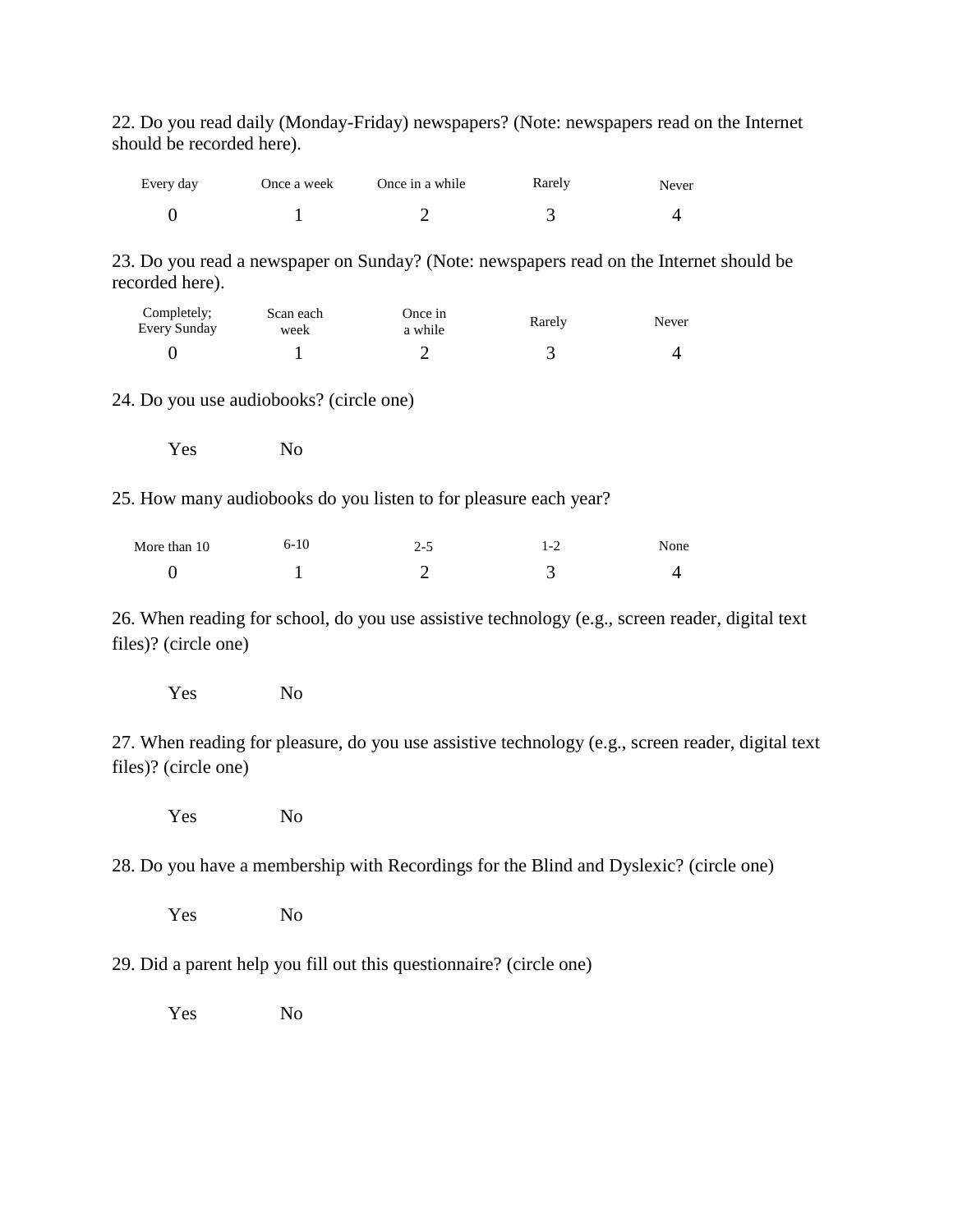# **BAARS-IV: Other-Report: Current Symptoms**

|  | Name of person to be rated:                           |                                                                     |
|--|-------------------------------------------------------|---------------------------------------------------------------------|
|  |                                                       |                                                                     |
|  | Your relationship to person being rated: (Circle one) |                                                                     |
|  |                                                       | Mother Father Brother/sister Spouse/partner Friend Other (specify): |

#### **Instructions**

You are being asked to describe the behavior of someone whom you know well. How often does that person experience each of these problems? For the first 27 items, please circle the number next to each item below that best describes the person's behavior **DURING THE PAST 6 MONTHS**. Then answer the remaining three questions. Please ignore the sections marked "Office Use Only."

|                                                                                                                  | Never              | Some-          | Often          | Very           |
|------------------------------------------------------------------------------------------------------------------|--------------------|----------------|----------------|----------------|
| <b>Section 1 (Inattention)</b>                                                                                   | or rarely          | times          |                | often          |
| Fails to give close attention to details or makes careless<br>1.<br>mistakes in his/her work or other activities | 1                  | 2              | 3              | $\overline{4}$ |
| Has difficulty sustaining his/her attention in tasks or fun<br>2.<br>activities                                  | $\mathbf{1}$       | $\overline{2}$ | $\overline{3}$ | $\overline{4}$ |
| 3.<br>Doesn't listen when spoken to directly                                                                     | 1                  | $\overline{2}$ | 3              | $\overline{4}$ |
| 4. Doesn't follow through on instructions and fails to finish<br>work or chores                                  | 1                  | $\overline{2}$ | 3              | $\overline{4}$ |
| Has difficulty organizing tasks and activities<br>5.                                                             | $\mathbf{1}$       | $\overline{2}$ | $\overline{3}$ | $\overline{4}$ |
| Avoids, dislikes, or is reluctant to engage in tasks that<br>6.<br>require sustained mental effort               | 1                  | $\overline{2}$ | 3              | $\overline{4}$ |
| Loses things necessary for tasks or activities<br>7.                                                             | $\mathbf{1}$       | $\overline{2}$ | 3              | $\overline{4}$ |
| Is easily distracted by extraneous stimuli or irrelevant<br>8.<br>thoughts                                       | $\mathbf{1}$       | $\overline{2}$ | 3              | $\overline{4}$ |
| Is forgetful in daily activities<br>9.                                                                           | $\mathbf{1}$       | $\overline{2}$ | 3              | $\overline{4}$ |
| Office Use Only (Section 1)<br>Total Score: _________ Symptom Count: _______                                     |                    |                |                |                |
| <b>Section 2 (Hyperactivity)</b>                                                                                 | Never<br>or rarely | Some-<br>times | Often          | Very<br>often  |
| 10. Fidgets with hands or feet or squirms in seat                                                                | 1                  | 2              | 3              | 4              |
| 11. Leaves his/her seat in classrooms or in other situations in<br>which remaining seated is expected            | 1                  | $\overline{2}$ | 3              | 4              |
| 12. Shifts around excessively or feels restless or hemmed in                                                     | 1                  | $\overline{2}$ | $\overline{3}$ | $\overline{4}$ |
|                                                                                                                  |                    |                |                | (continued)    |

1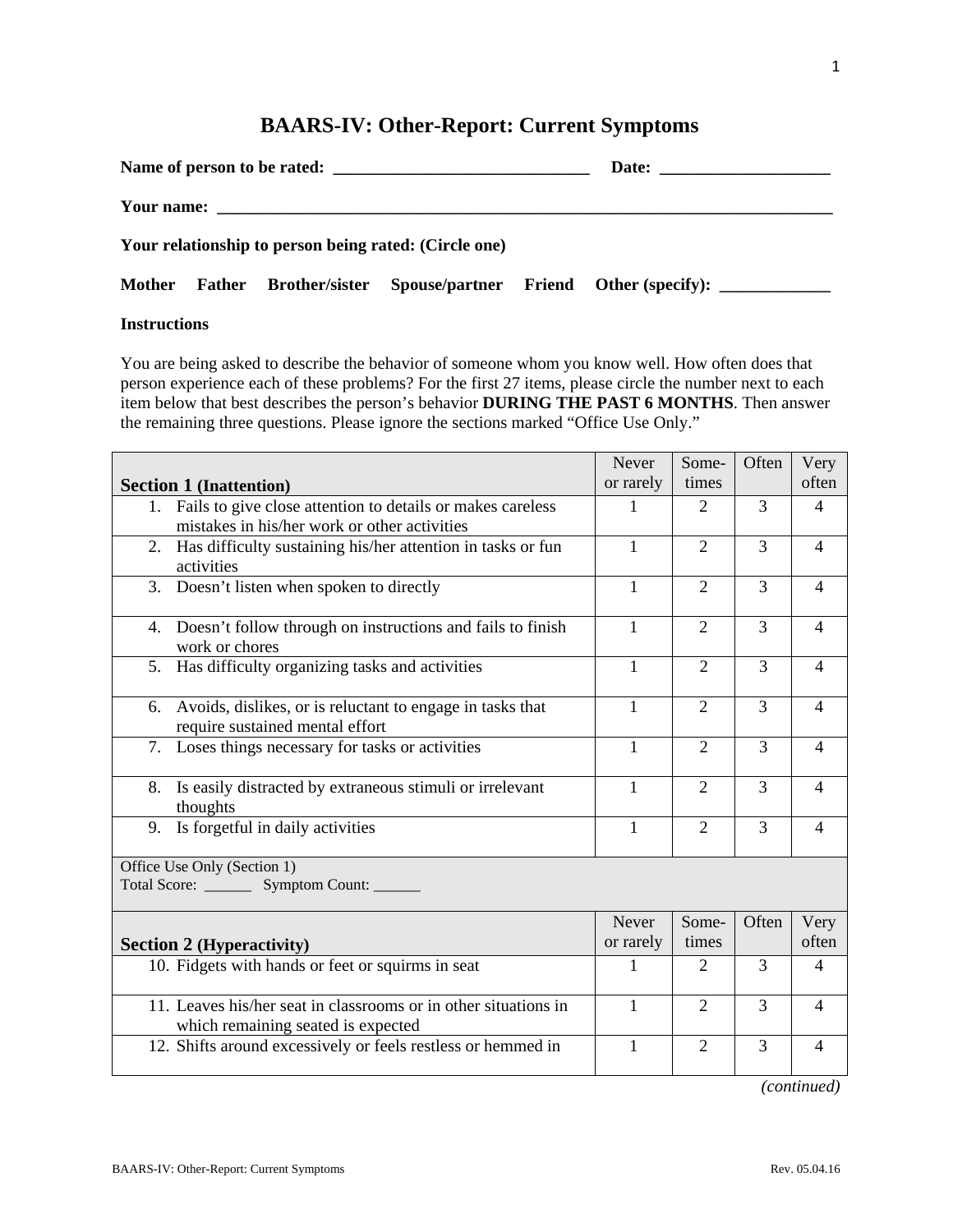| 13. Has difficulty engaging in leisure activities quietly (feels<br>uncomfortable, or is loud or noisy)                                    | 1                  | $\overline{2}$ | 3     | 4              |
|--------------------------------------------------------------------------------------------------------------------------------------------|--------------------|----------------|-------|----------------|
| 14. Is "on the go" or act as if "driven by a motor" (or he/she<br>feels like he/she has to be busy or always doing something)              | 1                  | $\overline{2}$ | 3     | 4              |
| Office Use Only (Section 2)<br>Total Score: __________ Symptom Count: ______                                                               |                    |                |       |                |
| <b>Section 3 (Impulsivity)</b>                                                                                                             | Never<br>or rarely | Some-<br>times | Often | Very<br>often  |
| 15. Talks excessively (in social situations)                                                                                               | 1                  | 2              | 3     | 4              |
| 16. Blurts out answers before questions have been completed,<br>completes others' sentences, or jumps the gun                              | 1                  | $\overline{2}$ | 3     | 4              |
| 17. Has difficulty awaiting his/her turn                                                                                                   | 1                  | $\overline{2}$ | 3     | 4              |
| 18. Interrupts or intrudes on others (butts into conversations or<br>activities without permission or takes over what others are<br>doing) | 1                  | $\overline{2}$ | 3     | 4              |
| Office use only (Section 3)<br>Total Score: _________ Symptom Count: _______                                                               |                    |                |       |                |
| <b>Section 4 (Sluggish Cognitive Tempo)</b>                                                                                                | Never<br>or rarely | Some-<br>times | Often | Very<br>often  |
| 19. Is prone to daydreaming when he/she should be<br>concentrating on something or working                                                 | 1                  | $\overline{2}$ | 3     | 4              |
| 20. Has trouble staying alert or awake in boring situations                                                                                | 1                  | $\overline{2}$ | 3     | $\overline{4}$ |
| 21. Is easily confused                                                                                                                     | 1                  | $\overline{2}$ | 3     | 4              |
| 22. Is easily bored                                                                                                                        | $\mathbf{1}$       | $\overline{2}$ | 3     | 4              |
| 23. Is spacey or "in a fog"                                                                                                                | $\mathbf{1}$       | $\overline{2}$ | 3     | 4              |
| 24. Is lethargic, more tired than others                                                                                                   | $\mathbf{1}$       | $\overline{2}$ | 3     | 4              |
| 25. Is underactive or has less energy than others                                                                                          | 1                  | $\overline{2}$ | 3     | 4              |
| 26. Is slow moving                                                                                                                         | 1                  | $\overline{2}$ | 3     | 4              |
| 27. Doesn't seem to process information as quickly or as<br>accurately as others.                                                          | $\mathbf{1}$       | $\overline{2}$ | 3     | $\overline{4}$ |
| Office use only (Section 4)<br>Total Score: __________ Symptom Count: ______                                                               |                    |                |       |                |
| Sum of Sections $1 - 3$ for Total Scores $\_\_$                                                                                            |                    |                |       |                |
|                                                                                                                                            |                    |                |       | (continued)    |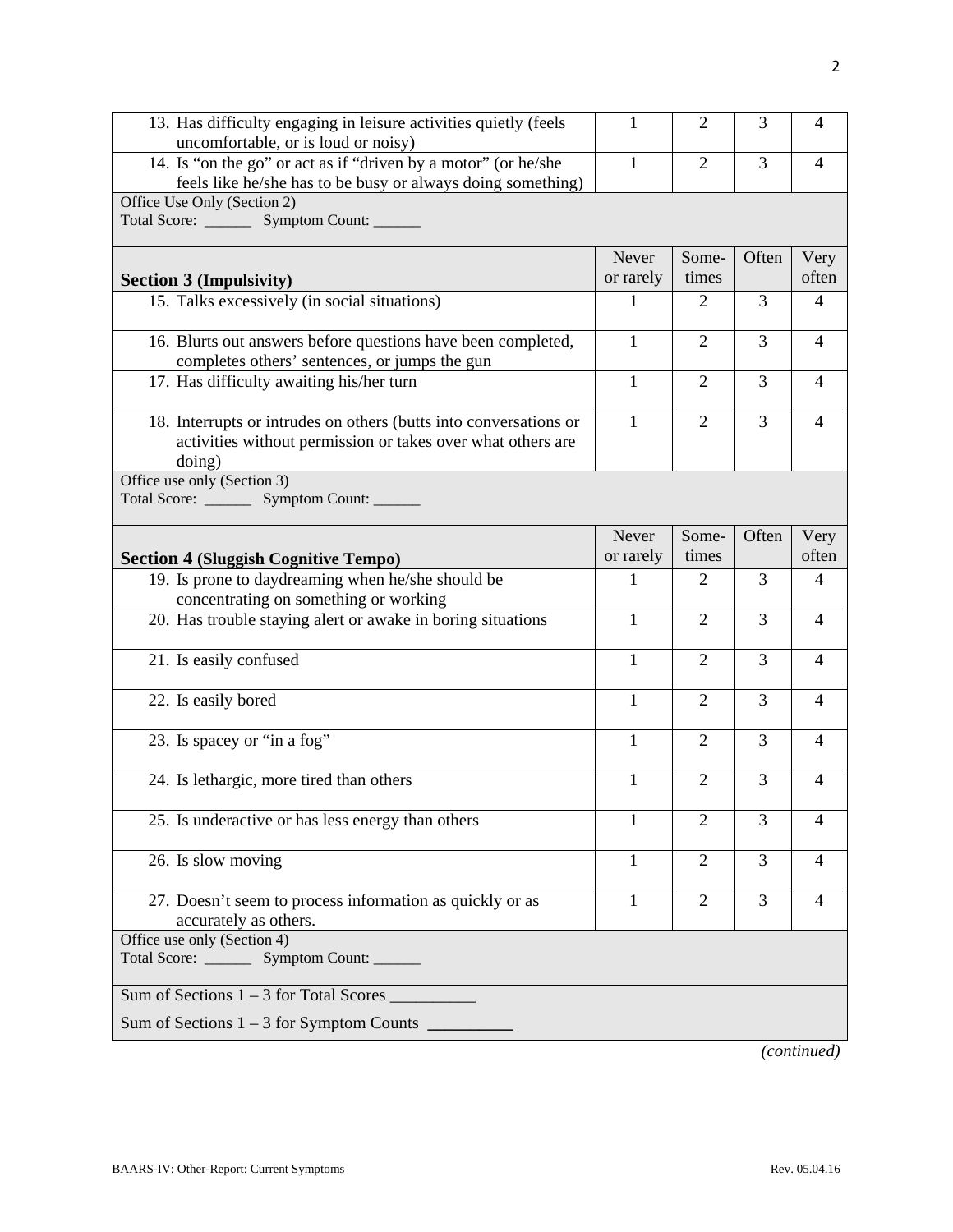| Section 5 |                                                                                                                                                                                                                            |  |
|-----------|----------------------------------------------------------------------------------------------------------------------------------------------------------------------------------------------------------------------------|--|
|           | 28. Did this person experience any of these 27 symptoms at least "Often" or more frequently (Did<br>you circle a 3 or a 4 above)? No<br>Yes<br>(Circle one)                                                                |  |
|           | 29. If so, how old was the person when those symptoms began? (Fill in the blank)                                                                                                                                           |  |
|           |                                                                                                                                                                                                                            |  |
|           | OR if you do not know, place a check mark $(\checkmark)$ below                                                                                                                                                             |  |
|           | $I$ don't know.                                                                                                                                                                                                            |  |
|           | 30. If so, in which of these settings did those symptoms impair the person's functioning? Place a<br><i>check mark</i> $(\checkmark)$ next to all of the areas that apply to the person.                                   |  |
|           | School                                                                                                                                                                                                                     |  |
|           | Home<br>Work                                                                                                                                                                                                               |  |
|           |                                                                                                                                                                                                                            |  |
|           | If you checked any of the domains in item $#30$ indicating settings in which symptoms impair the<br>person's functioning, please provide examples of the person's current difficulties in the appropriate<br>spaces below. |  |
|           |                                                                                                                                                                                                                            |  |
|           |                                                                                                                                                                                                                            |  |
|           |                                                                                                                                                                                                                            |  |
|           |                                                                                                                                                                                                                            |  |
|           |                                                                                                                                                                                                                            |  |
|           |                                                                                                                                                                                                                            |  |
|           |                                                                                                                                                                                                                            |  |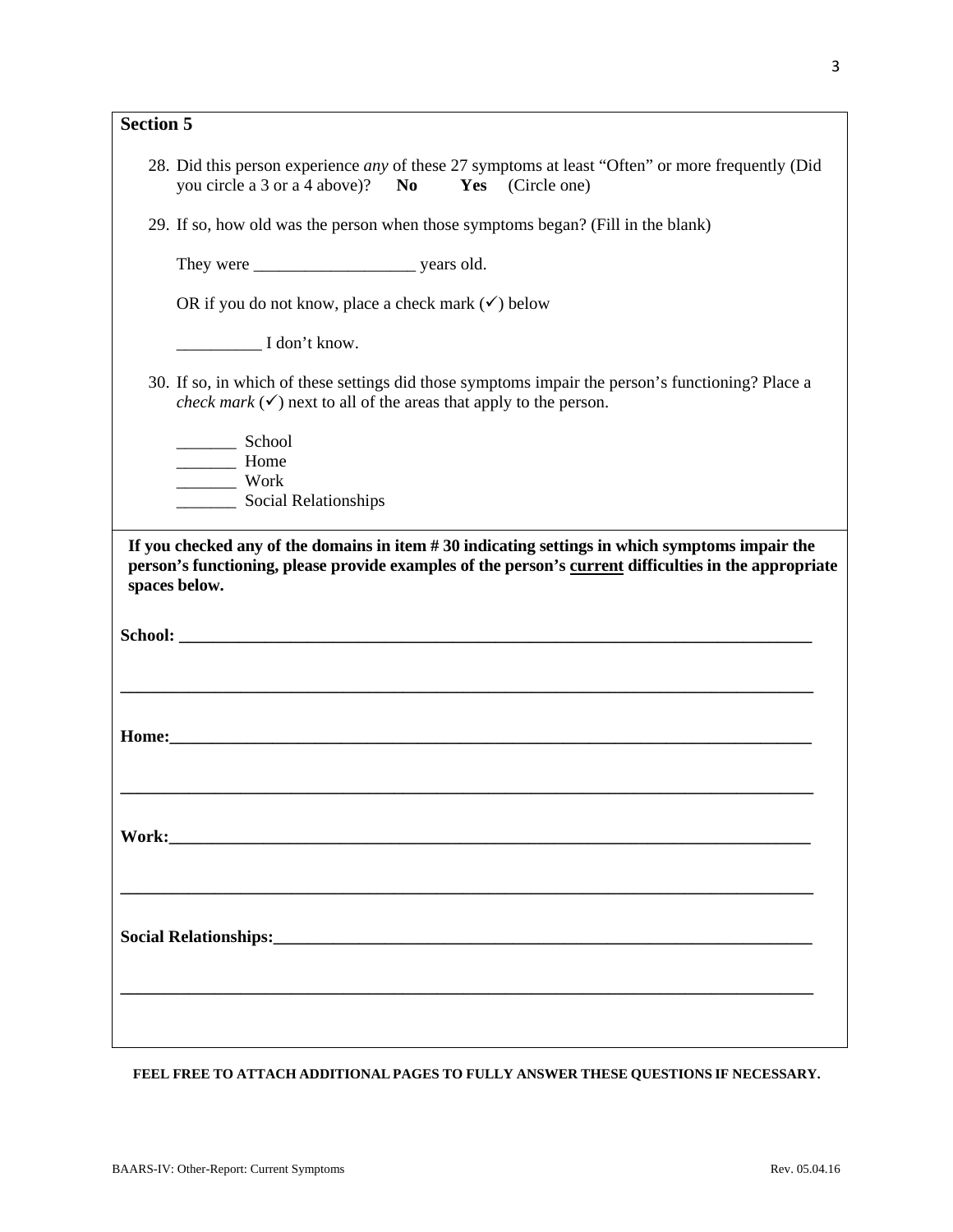#### **BAARS-IV: Other-Report: Childhood Symptoms**

| Name of person to be rated:                           | Date: |
|-------------------------------------------------------|-------|
| Your name:                                            |       |
| Your relationship to person being rated: (Circle one) |       |

Mother Father Brother/sister Spouse/partner Friend Other (specify): \_\_\_\_\_\_\_\_\_\_\_\_

You are being asked to describe the behavior of someone whom you know well. How often did that person experience each of these problems? For the first 18 items, please circle the number next to each item below that best describes their behavior when they were a child **BETWEEN 5 AND 12 YEARS OF AGE**. Then answer the remaining two questions. Please ignore the sections marked "Office Use Only."

|    |                                                                                                      | Never        | Some-          | Often          | Very           |
|----|------------------------------------------------------------------------------------------------------|--------------|----------------|----------------|----------------|
|    | <b>Section 1 (Inattention)</b>                                                                       | or rarely    | times          |                | often          |
|    | 1. Failed to give close attention to details or made careless                                        | 1            | $\overline{2}$ | 3              | $\overline{4}$ |
|    | mistakes in his/her work or other activities                                                         |              |                |                |                |
| 2. | Had difficulty sustaining his/her attention in tasks or fun                                          | $\mathbf{1}$ | $\overline{2}$ | 3              | $\overline{4}$ |
|    | activities                                                                                           |              |                |                |                |
| 3. | Didn't listen when spoken to directly                                                                | 1            | $\overline{2}$ | 3              | $\overline{4}$ |
| 4. | Didn't follow through on instructions and failed to finish<br>work or chores.                        | $\mathbf{1}$ | $\overline{2}$ | 3              | $\overline{4}$ |
| 5. | Had difficulty organizing tasks and activities                                                       | $\mathbf{1}$ | $\overline{2}$ | 3              | $\overline{4}$ |
| 6. | Avoided, disliked, or was reluctant to engage in tasks that<br>required sustained mental effort      | $\mathbf{1}$ | $\overline{2}$ | 3              | $\overline{4}$ |
| 7. | Lost things necessary for tasks or activities                                                        | 1            | $\overline{2}$ | $\overline{3}$ | $\overline{4}$ |
| 8. | Was easily distracted by extraneous stimuli or irrelevant<br>thoughts.                               | $\mathbf{1}$ | $\overline{2}$ | 3              | $\overline{4}$ |
| 9. | Was forgetful in daily activities                                                                    | 1            | $\overline{2}$ | 3              | $\overline{4}$ |
|    | Office Use Only (Section 1)<br>Total Score: _________ Symptom Count: _______                         |              |                |                |                |
|    |                                                                                                      | Never        | Some-          | Often          | Very           |
|    | <b>Section 2 (Hyperactivity-Impulsivity)</b>                                                         | or rarely    | times          |                | often          |
|    | 10. Fidgeted with his/her hands or feet or squirmed in his/her<br>seat                               | 1            | 2              | 3              | $\overline{4}$ |
|    | 11. Left his/her seat in classrooms or in other situations in<br>which remaining seated was expected | $\mathbf{1}$ | $\overline{2}$ | 3              | $\overline{4}$ |
|    | 12. Shifted around excessively or felt restless or hemmed in                                         | $\mathbf{1}$ | $\overline{2}$ | 3              | $\overline{4}$ |
|    |                                                                                                      |              |                |                | (continued)    |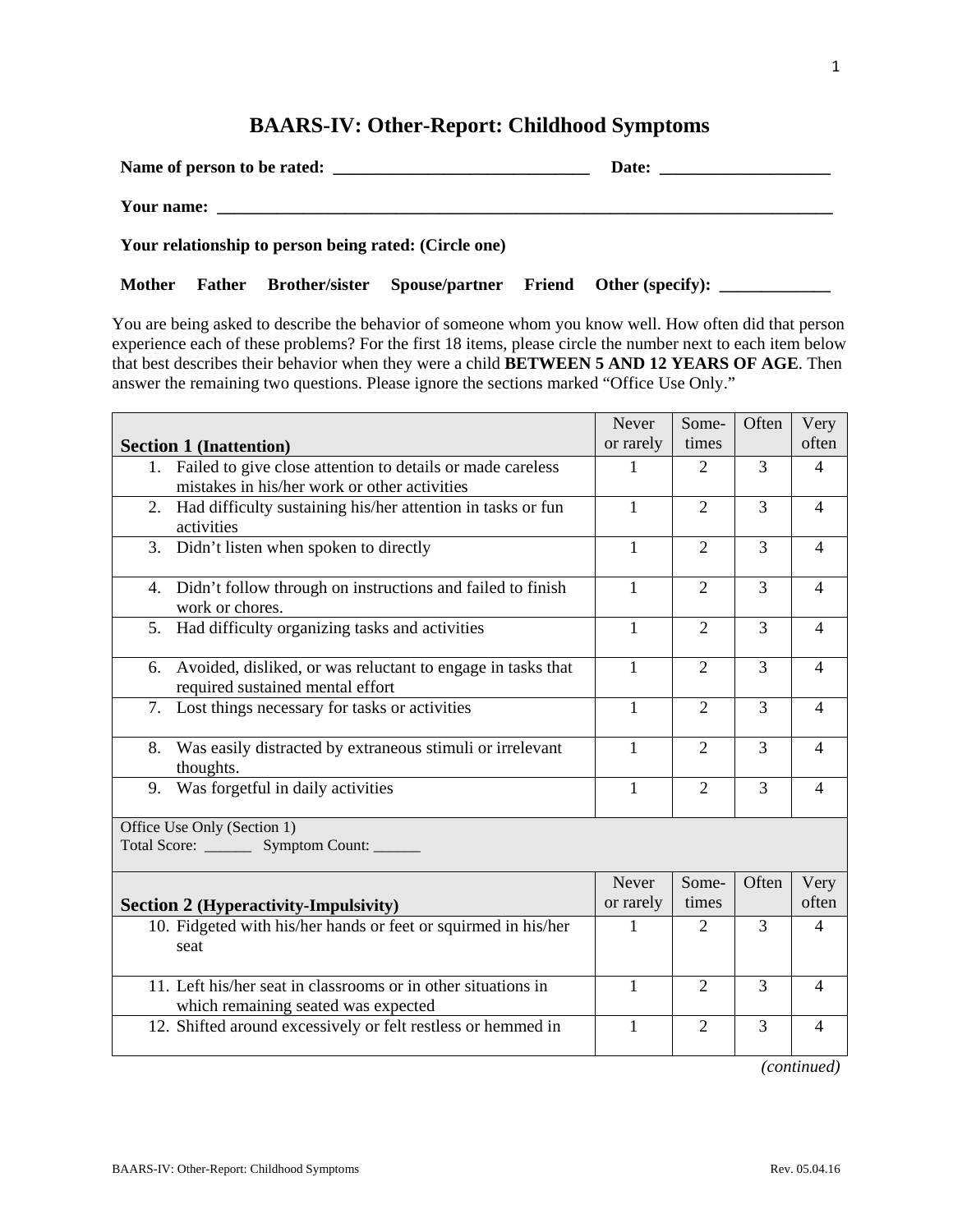| 1                                                                                   | 2              | 3 | 4                                                                                                                                                                                                                                                                                                                                                                                                                       |
|-------------------------------------------------------------------------------------|----------------|---|-------------------------------------------------------------------------------------------------------------------------------------------------------------------------------------------------------------------------------------------------------------------------------------------------------------------------------------------------------------------------------------------------------------------------|
| $\mathbf{1}$                                                                        | $\overline{2}$ | 3 | 4                                                                                                                                                                                                                                                                                                                                                                                                                       |
| $\mathbf{1}$                                                                        | $\overline{2}$ | 3 | 4                                                                                                                                                                                                                                                                                                                                                                                                                       |
| $\mathbf{1}$                                                                        | $\overline{2}$ | 3 | 4                                                                                                                                                                                                                                                                                                                                                                                                                       |
| $\mathbf{1}$                                                                        | $\overline{2}$ | 3 | $\overline{4}$                                                                                                                                                                                                                                                                                                                                                                                                          |
| $\mathbf{1}$                                                                        | $\overline{2}$ | 3 | 4                                                                                                                                                                                                                                                                                                                                                                                                                       |
|                                                                                     |                |   |                                                                                                                                                                                                                                                                                                                                                                                                                         |
|                                                                                     |                |   |                                                                                                                                                                                                                                                                                                                                                                                                                         |
|                                                                                     |                |   |                                                                                                                                                                                                                                                                                                                                                                                                                         |
|                                                                                     |                |   |                                                                                                                                                                                                                                                                                                                                                                                                                         |
|                                                                                     |                |   |                                                                                                                                                                                                                                                                                                                                                                                                                         |
|                                                                                     |                |   |                                                                                                                                                                                                                                                                                                                                                                                                                         |
|                                                                                     |                |   |                                                                                                                                                                                                                                                                                                                                                                                                                         |
| <i>check mark</i> $(\checkmark)$ next to all of the areas that apply to the person. |                |   | 19. Did the person experience <i>any</i> of these 18 symptoms at least "Often" or more frequently (Did<br>20. If so, in which of these settings did those symptoms impair the person's functioning? Place a<br>If you checked any of the domains in item $#20$ indicating settings in which symptoms impaired the<br>person's functioning, please provide examples of those childhood difficulties in the spaces below. |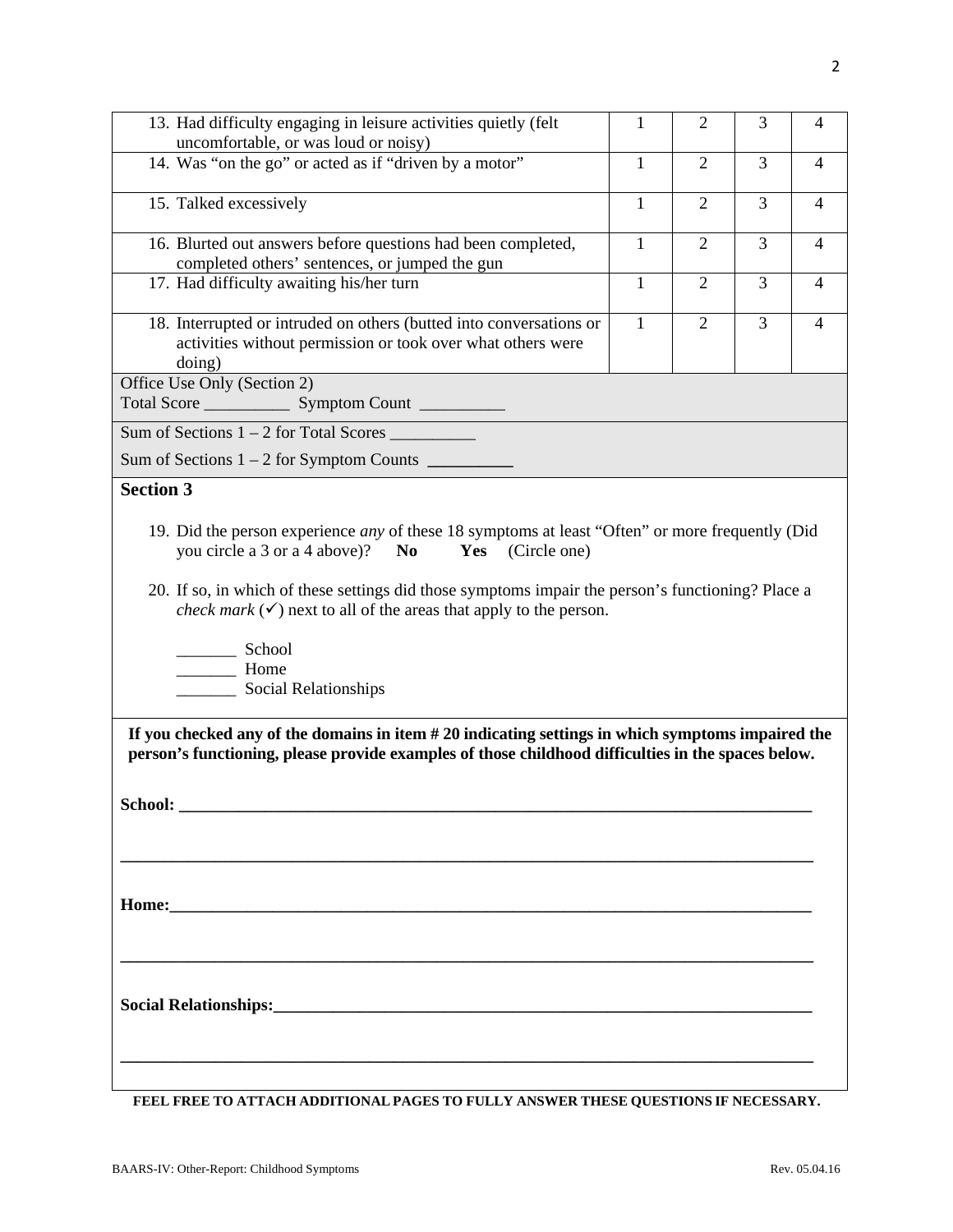# **SCT: Other-Report: Childhood Symptoms**

|                                                       |  | Name of person to be rated: |  |  |                                                                     |  |  |  |  |  |
|-------------------------------------------------------|--|-----------------------------|--|--|---------------------------------------------------------------------|--|--|--|--|--|
|                                                       |  |                             |  |  |                                                                     |  |  |  |  |  |
| Your relationship to person being rated: (Circle one) |  |                             |  |  |                                                                     |  |  |  |  |  |
|                                                       |  |                             |  |  | Mother Father Brother/sister Spouse/partner Friend Other (specify): |  |  |  |  |  |

#### **Instructions**

You are being asked to describe the behavior of someone whom you know well. How often did that person experience each of these problems? For the first 9 items, please circle the number next to each item below that best describes their behavior when they were a child **BETWEEN 5 AND 12 YEARS OF AGE**. Then answer the remaining two questions. Please ignore the sections marked "Office Use Only."

|                                                                                 | Never     | Some-          | Often | Very           |  |  |  |  |
|---------------------------------------------------------------------------------|-----------|----------------|-------|----------------|--|--|--|--|
| <b>Section 1 (Sluggish Cognitive Tempo)</b>                                     | or rarely | times          |       | often          |  |  |  |  |
| 1. Was prone to daydreaming when he/she should have been                        |           | 2              | 3     | 4              |  |  |  |  |
| concentrating on something or working                                           |           |                |       |                |  |  |  |  |
| 2. Had trouble staying alert or awake in boring situations                      |           | $\overline{2}$ | 3     | $\overline{4}$ |  |  |  |  |
| 3.<br>Was easily confused                                                       |           | $\overline{2}$ | 3     | $\overline{4}$ |  |  |  |  |
| Was easily bored<br>4.                                                          |           | $\overline{2}$ | 3     | 4              |  |  |  |  |
| Was spacey or "in a fog"<br>5.                                                  |           | $\overline{2}$ | 3     | 4              |  |  |  |  |
| Was lethargic, more tired than others<br>6.                                     | 1         | $\overline{2}$ | 3     | $\overline{4}$ |  |  |  |  |
| 7.<br>Was underactive or had less energy than others                            | 1         | $\overline{2}$ | 3     | $\overline{4}$ |  |  |  |  |
| 8.<br>Was slow moving                                                           |           | $\overline{2}$ | 3     | $\overline{4}$ |  |  |  |  |
| 9. Didn't seem to process information as quickly or as<br>accurately as others. |           | $\overline{2}$ | 3     | 4              |  |  |  |  |
| Office use only<br>Total Score: __________ Symptom Count: _______               |           |                |       |                |  |  |  |  |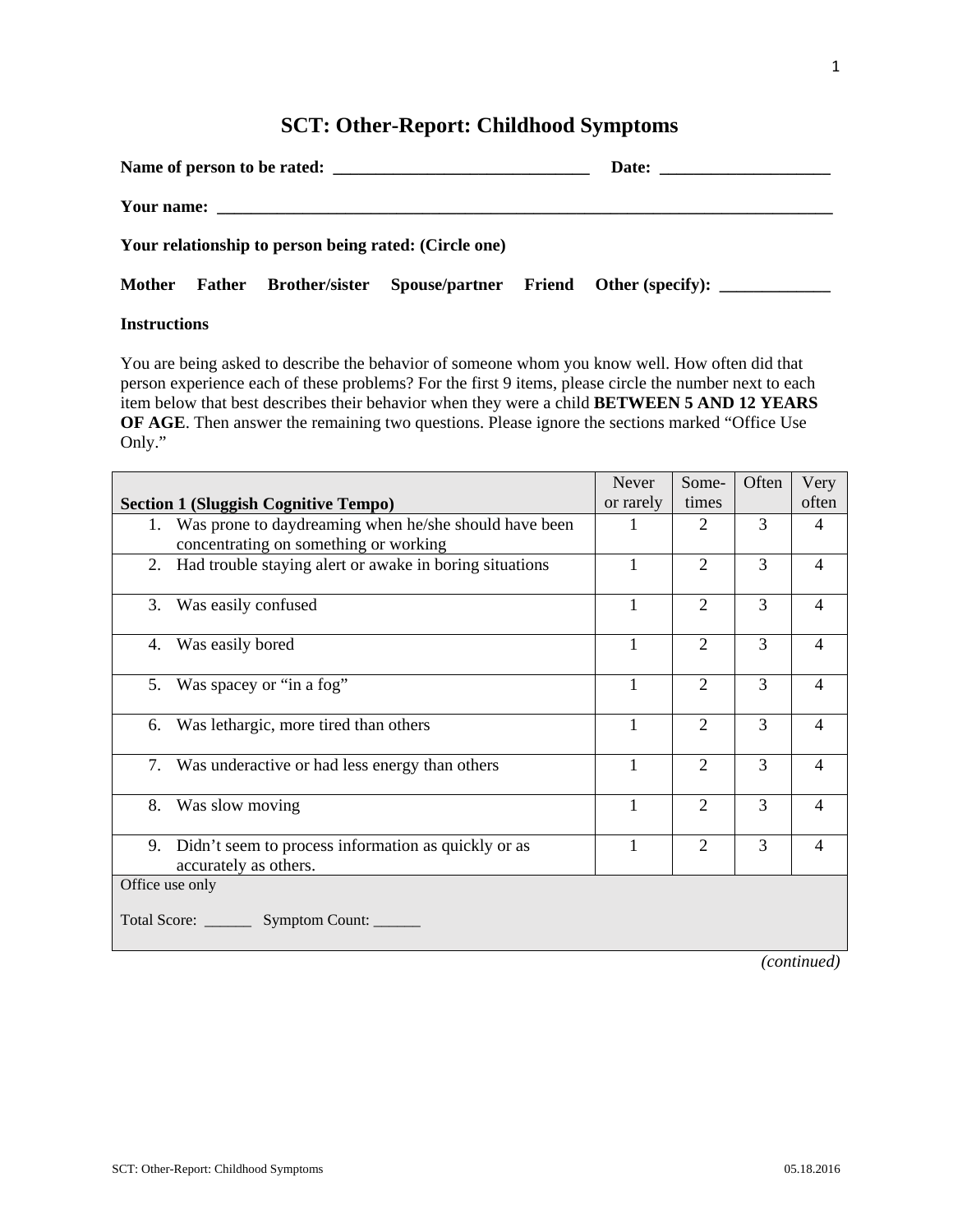| <b>Section 2</b> |                                                                                                                                                                                                                                |
|------------------|--------------------------------------------------------------------------------------------------------------------------------------------------------------------------------------------------------------------------------|
|                  | 10. Did the person experience <i>any</i> of these 9 symptoms at least "Often" or more frequently (Did<br>you circle a 3 or a 4 above)? No<br>Yes (Circle one)                                                                  |
|                  | 11. If so, in which of these settings did those symptoms impair the person's functioning? Place a<br><i>check mark</i> $(\checkmark)$ next to all of the areas that apply to the person.                                       |
|                  | Home                                                                                                                                                                                                                           |
|                  | If you checked any of the domains in item #11 indicating settings in which symptoms impaired the                                                                                                                               |
|                  | person's functioning, please provide examples of those childhood difficulties in the spaces below.                                                                                                                             |
|                  |                                                                                                                                                                                                                                |
|                  |                                                                                                                                                                                                                                |
|                  |                                                                                                                                                                                                                                |
|                  |                                                                                                                                                                                                                                |
|                  | Home: The contract of the contract of the contract of the contract of the contract of the contract of the contract of the contract of the contract of the contract of the contract of the contract of the contract of the cont |
|                  |                                                                                                                                                                                                                                |
|                  |                                                                                                                                                                                                                                |
|                  |                                                                                                                                                                                                                                |
|                  |                                                                                                                                                                                                                                |
|                  |                                                                                                                                                                                                                                |
|                  |                                                                                                                                                                                                                                |
|                  |                                                                                                                                                                                                                                |
|                  |                                                                                                                                                                                                                                |